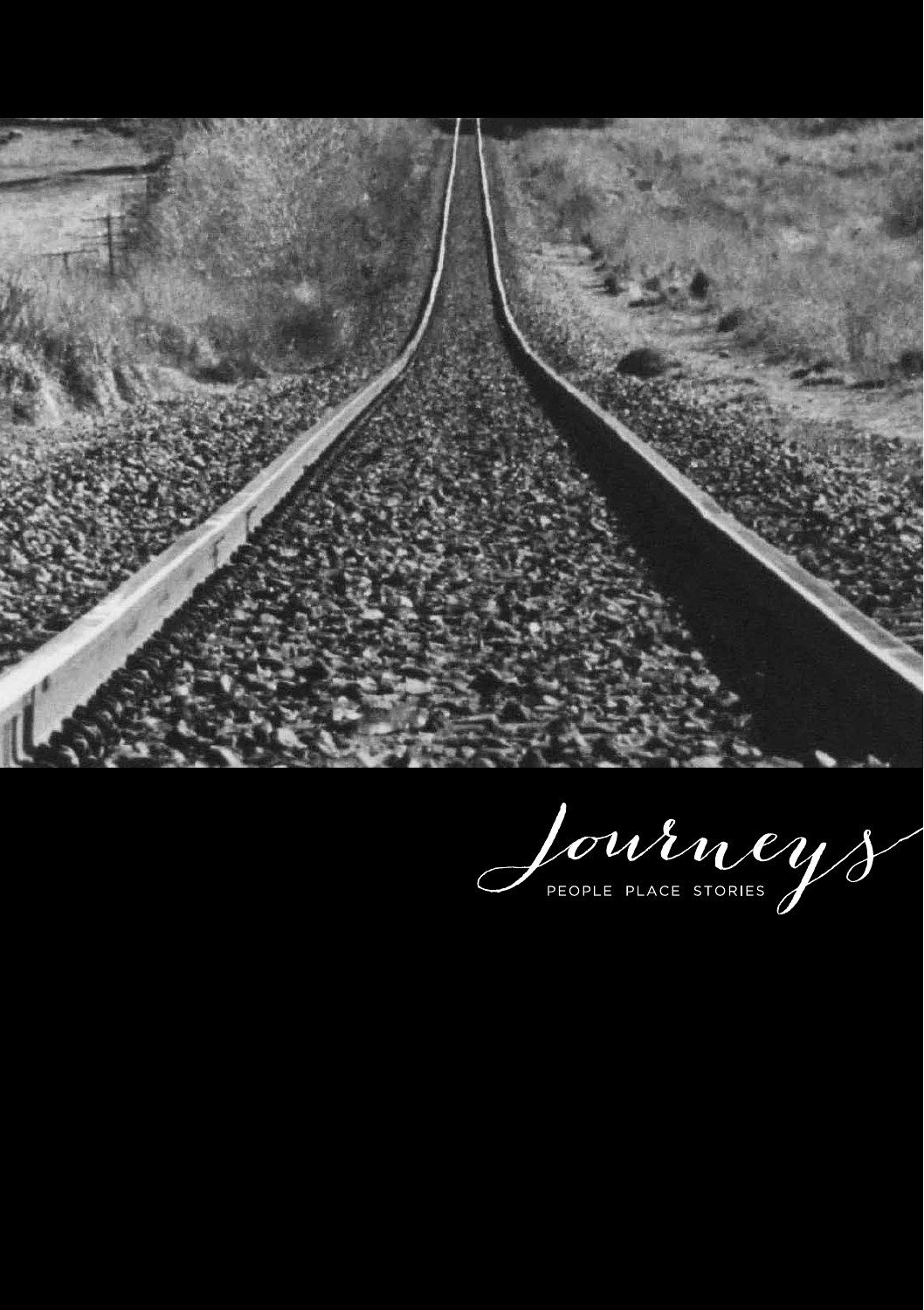*Journeys: people places stories* explores the region, its people and place through time



The much loved 1926 Chevrolet 'Emma' with her original owners, the Hartley family. Ninety years later the current owners Dave and Larna Perry have leant 'Emma' to be displayed as a part of Journeys: people place stories. Image courtesy of Rex Marsh.

**Beginning** with the region's first inhabitants, *Journeys* explores the connection to country told through stories and artefacts of the Wiradiuri people, prior to and following the crossing of the Blue Mountains and eventual settlement in the region by Europeans.

The journey continues by examining the significance of the landscape both as a rich mineral resource and as a place of cultural and environmental significance.

The ever present Mt Canobolas has influenced settlement patterns, acted as a place of spiritual significance and more recently Lake Canobolas has offered the region's sports people a place to perfect their skills.

Transport technologies from the Cobb & Co coach, to railways and motor transport have changed the way people journey in the region and beyond. Developments in transport brought economic prosperity to historic villages across the region, while new communication technologies have changed the way our lives are documented and how we connect.

Orange and the region have gone through a significant journey to emerge as the culturally diverse and prosperous centre known today. *Journeys: people place stories* documents and celebrates this transformation.

Featuring objects from regional collections and local individuals, *Journeys: people place stories* invites you to discover the rich heritage of the Orange region.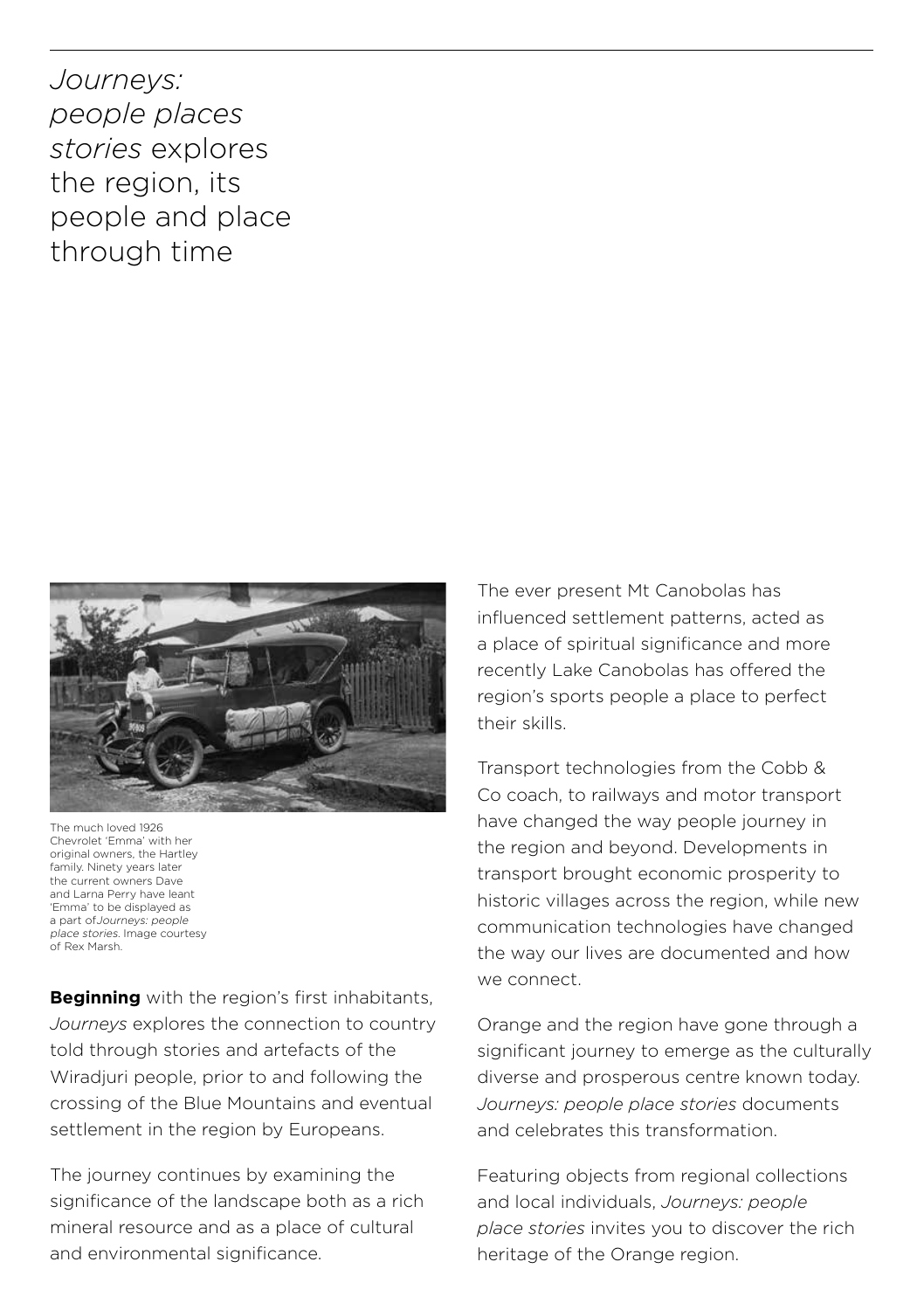Journey &



**1.** Westinghouse fridges, built in the Email factory in Orange, on display at the Orange Show, 1960s. Image donated by Electrolux to Orange Regional Museum

**2.** Coolamon, on loan from Orange & District Historical Society and Contemporary woven baskets, 2009, on loan from Brian Turnbull

**3.** John Oxley, copy of original watercolour portrait on card, 1810. Image courtesy of the State Library of New South Wales Government Printing Office 1, 10806

**4.** Grave site of Yuranigh, Wiradjuri guide to Sir Thomas Mitchell, showing carved tree, Molong, NSW. Image Orange Regional Museum

**5.** Sextant made in London in the 1850s. On loan from Spatial Services, Department of Finance, Services and Innovation, Bathurst

**6.** Trunk used by Mikolaj Rezko on his journey to Australia with his wife Janian and children in 1951, On loan from Alex Rezko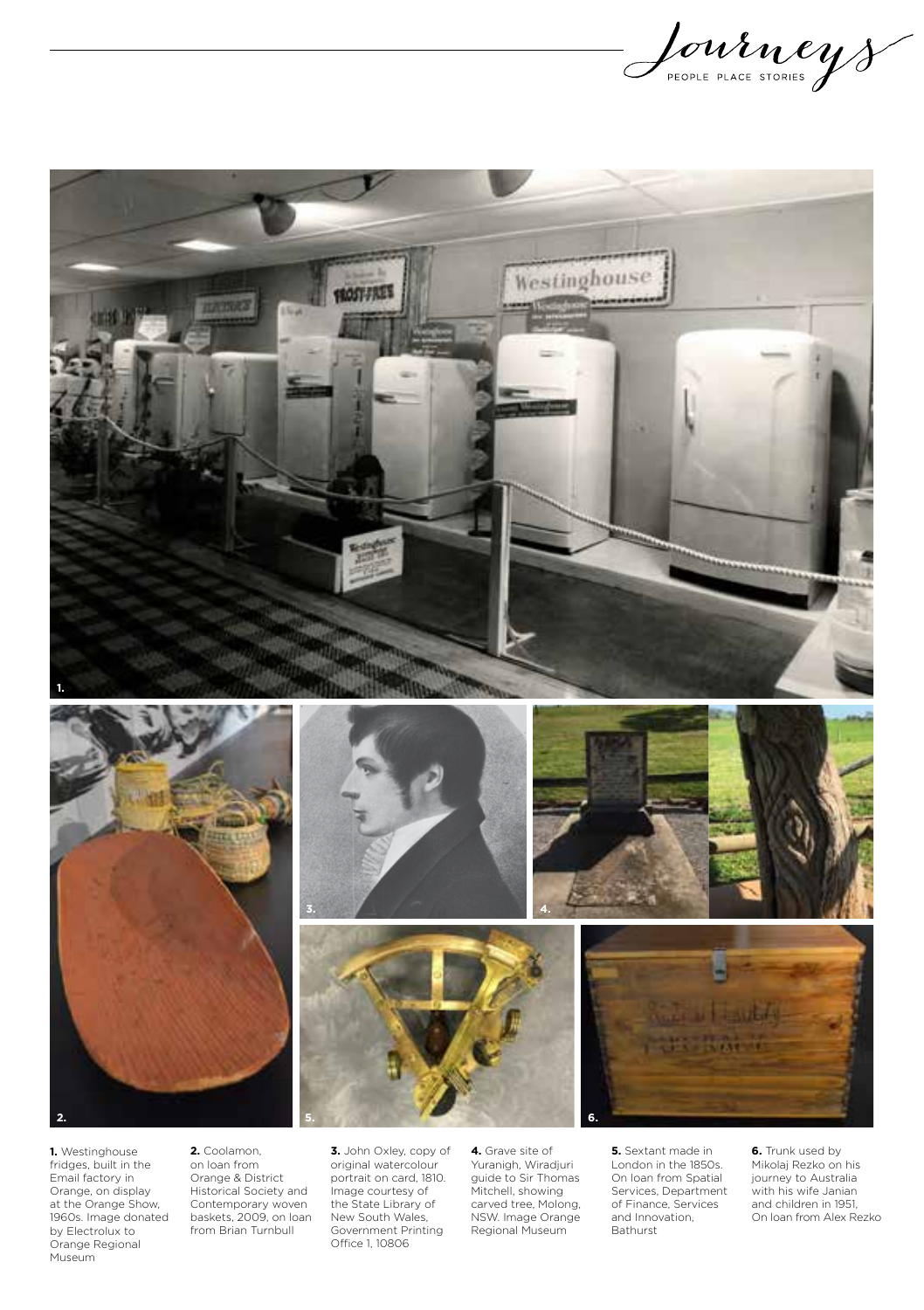# Public lectures and workshops

#### **TRUE AUSTRALIANS AND PIONEERS: CHINESE MIGRATION TO THE REGION**

Sat 26 Nov, 2pm-4pm

Dr Barry McGowan and Ms Genevieve Scott will speak on the recently completed thematic study of Chinese people in the Orange region. The study embraces all aspects of the lives of Chinese migrants, including their migration from China, work, family dynamics and role as Australian pioneers.

#### **Bookings required**

**P:** 6393 8444 **E:** museum@orange.nsw.gov.au

## **2017**

#### **WIRADJURI LIVES**

Thurs 16 Feb, 5pm-8pm West Room, Orange Regional Gallery Join Dr Michael Bennett to discuss Wiradjuri resilience, culture and the important lives of ancestors.

#### **Bookings required**

**P:** 6393 8444 **E:** museum@orange.nsw.gov.au

#### **A TRAVELLING ARTIST ON THE GOLDFIELDS: EUGENE VON GUÉRARD**

Fri 12 May, 6pm-8pm

The Australian career of landscape painter and traveller, Eugene von Guérard, began in one of the most exciting places on Earth – the Ballarat goldfields. In sketches, drawings and a written diary he recorded, every aspect of life on the diggings. Drawing on new research Dr Ruth Pullin examines how von Guérard combined the precarious experience of the goldfields with laying the foundations for his artistic practice in Australia.

#### **Bookings required**

**P:** 6393 8444 **E:** museum@orange.nsw.gov.au

### **COBB & CO: BATHURST TO BOURKE**

Sat 11 Mar, 2pm-4pm

Presentation by Heather Nicholls on the contribution of the legendary coaching firm of Cobb & Co to the transport history of the central west.

#### **Bookings required**

**P:** 6393 8444 **E:** museum@orange.nsw.gov.au

#### **BASKET WEAVING - WEAVING 101**

Sat 17 Jun, 2pm-4pm Learn the gentle art of weaving, through making a small basket. Adult workshop.

#### **Bookings required**

**P:** 6393 8444 **E:** museum@orange.nsw.gov.au Cost \$25 per person

#### **JOURNEYS UP-LATE**

Fri 19 May, 6pm-10pm

A special Up Late opening of Orange Regional Museum featuring local music, wine and talks.

\$10 per person Includes drink on arrival, 18+ only

#### **Tickets available from February 2017**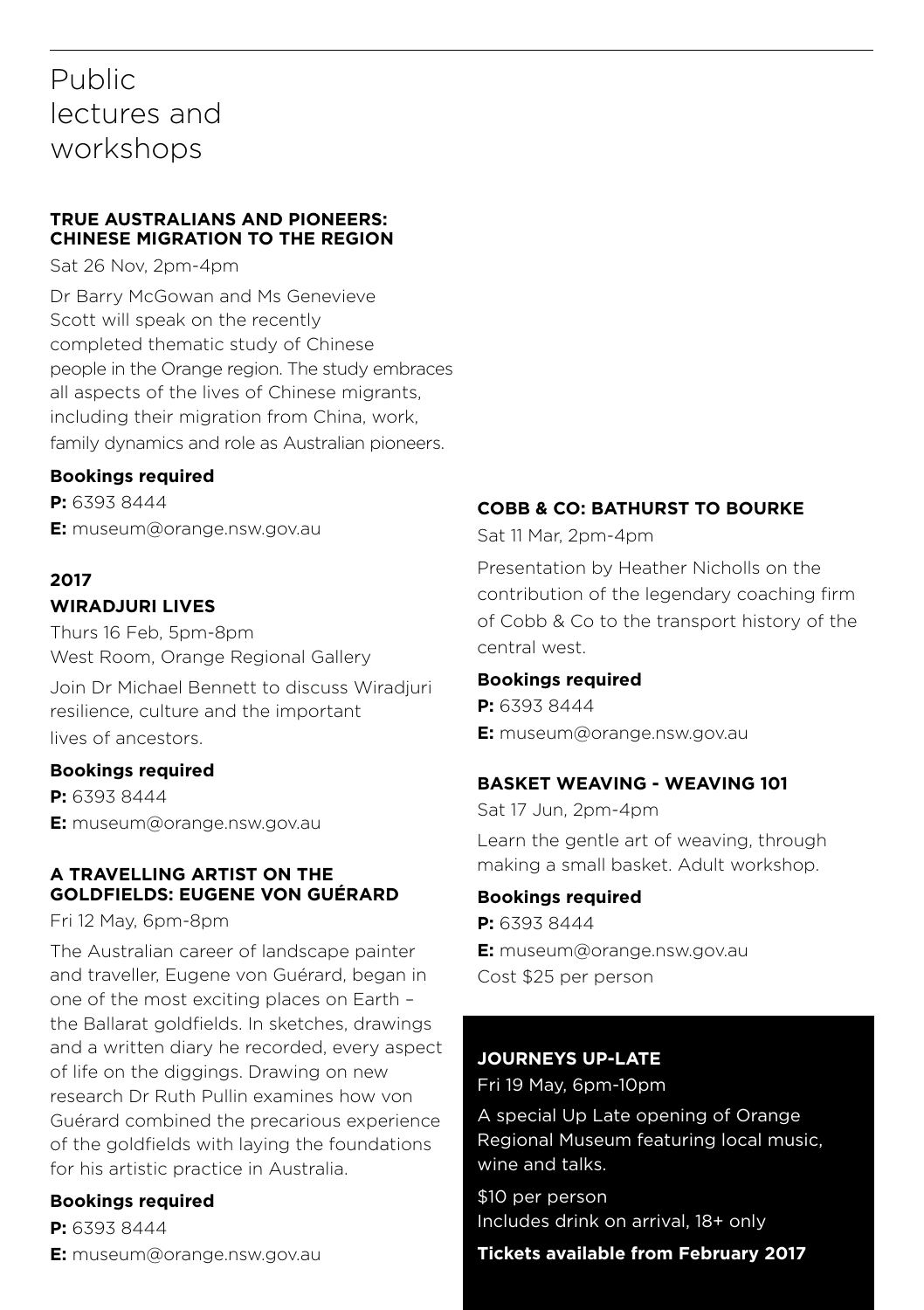# Family friendly

#### **VOLCANOES SCHOOL HOLIDAY PROGRAM 2017**

Wed 11 Jan - Fri 13 Jan Mon 16 Jan – Fri 20 Jan

Sessions: 9.30-10.30am and 11.30-12.30pm daily

Learn all about Mt Canobolas and its prehistoric volcanic eruptions. Make your own volcano and watch as it explodes.

#### **Bookings essential, limited numbers**

**P:** 6393 8444 **E:** museum@orange.nsw.gov.au

#### **ROLLING RAILWAYS SCHOOL HOLIDAY PROGRAM 2017**

Wed 19 Apr - Fri 21 Apr

Sessions: 9.30-10.30am and 11.30-12.30pm daily

Paint your own mini stream train and help us build the tracks from Blayney to Orange as we travel back to 1877.

#### **Bookings essential, limited numbers**

**P:** 6393 8444 **E:** museum@orange.nsw.gov.au

#### **HERITAGE ADVENTURE**

Sat 11 Feb - Sun 12 Feb, 9am-5pm

Explore your city with Orange Regional Museums Heritage Adventure. A trail around local historical sites with activities for all the family.

Pick up a your copy and join the advenutre at Orange Regional Museum

#### **PICNIC AT WENTWORTH**

Sun 30 Apr, 11am-3pm Wentworth Main Mine, Mitchell Highway, Lucknow

Join us to recreate the Lucknow picnic, originally held in the 1860s. Bring a hamper, join in the games and try some sweets from the time period. A day suitable for the whole family to explore Wentworth Mine and learn a little bit more about the culinary delights of the 19th century.

# **Bookings required P:** 6393 8444

**E:** museum@orange.nsw.gov.au Entry \$2 per adult. Children, students and pensioners free.

#### **BASKET WEAVING - ANIMATED ANIMALS**

Sat 17 Jun, 10am-12pm

This workshop will introduce children to the fun of weaving, utilising raffia to make animal sculptures and dream catchers.

Workshop suitable for 6-14 years.

#### **Bookings required**

**P:** 6393 8444 **E:** museum@orange.nsw.gov.au

Cost \$17 per child. Accompanying adults free.